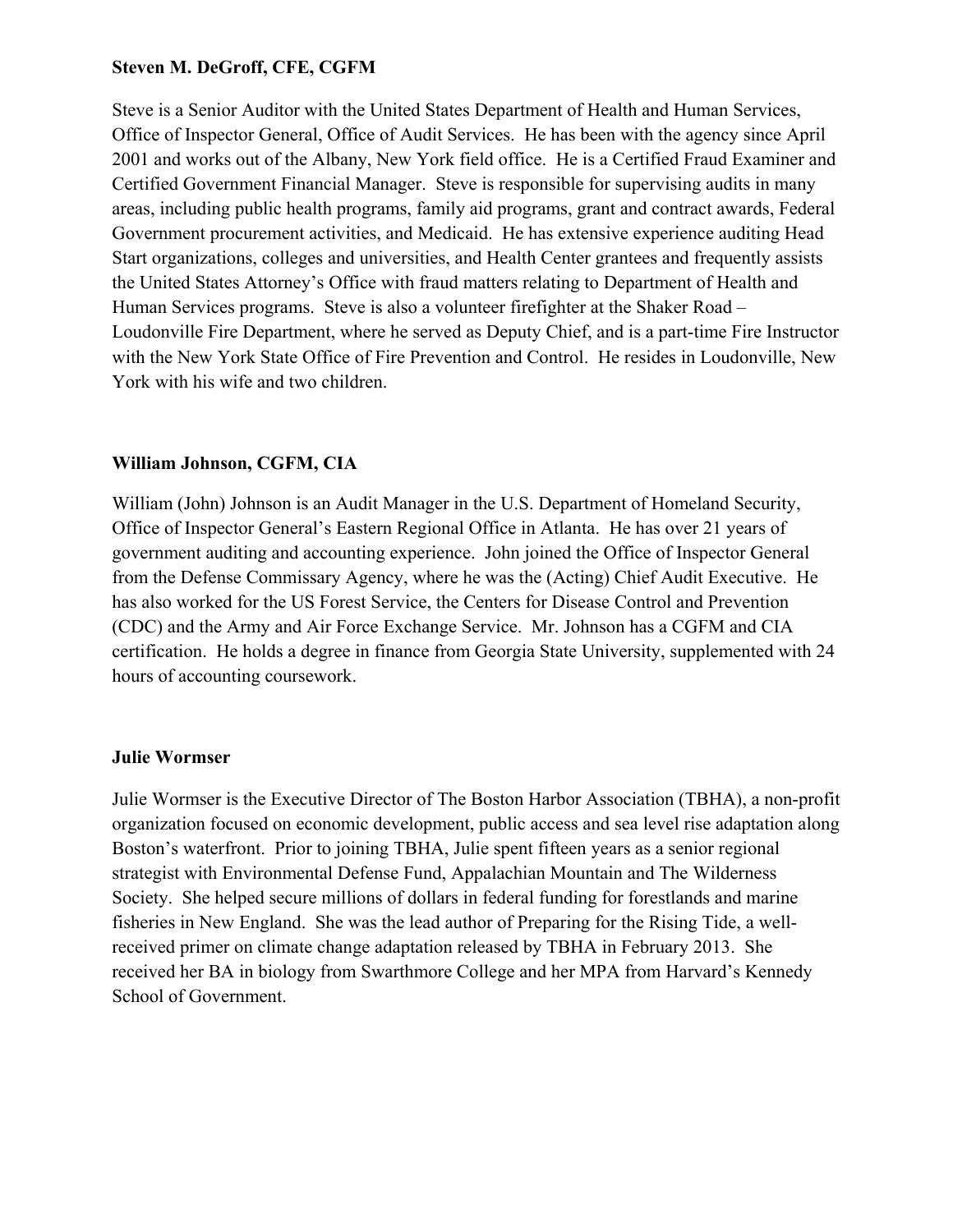#### **James R. Dalkin**

James R. Dalkin is a Director in the Financial Management and Assurance Team with the U.S. Government Accountability Office (GAO). He serves as a member of the AICPA's Auditing Standards Board (ASB) and the International Auditing and Assurance Board (IAASB) Consultative Advisory Group (CAG). He is an observer on the COSO Advisory Board.

Jim has responsibility for directing GAO's work to develop and maintain government auditing standards (the Yellow Book); internal control standards for the federal government (the Green Book); and, GAO's work with the accounting and auditing profession. He is also responsible for the audits of the Securities Exchange Commission and the Federal Deposit Insurance Corporation (FDIC). Prior to joining the GAO, Jim served at a global firm and audited a wide range of organizations ranging from commercial health care entities to governmental agencies.

Jim is a frequent speaker at national auditing conferences for AICPA and other professional organizations. He has also authored articles for publications including the Journal of Accountancy. He has contributed to the profession through his involvement with the AICPA Task Force on Performance Audits and chairs the International Disclosures Task Force. Jim serves as an adjunct accounting faculty at Georgetown University. He has a Master's Degree in Business Administration from the George Washington University and a Bachelor of Science in Accounting from the University of Virginia.

### **Sarah Kaczmarek**

Sarah Kaczmarek is the Digital Communications Manager for the Government Accountability Office (GAO). She develops and manages all digital communications projects for GAO. She manages all content and public interactions on GAO's social media sites. Sarah manages the agency's process for analyzing and presenting key website and social media metrics. In addition, she plans and facilitates usability testing, and leads web improvement projects based on user feedback and data. Sarah oversees GAO's audio, video, and photography production, and hosts GAO's podcasts and live streaming video chats with the public. Prior to her work as Digital Communications Manager, Sarah was a GAO Analyst working on evaluations of various federal government programs.

Stay connected with Sarah online (SarahKaczmarek.com), on twitter (@StudioSarah), and on LinkedIn. Sarah regularly presents her work on Google Analytics for government, and posts videos, training manuals, and slides on her website.